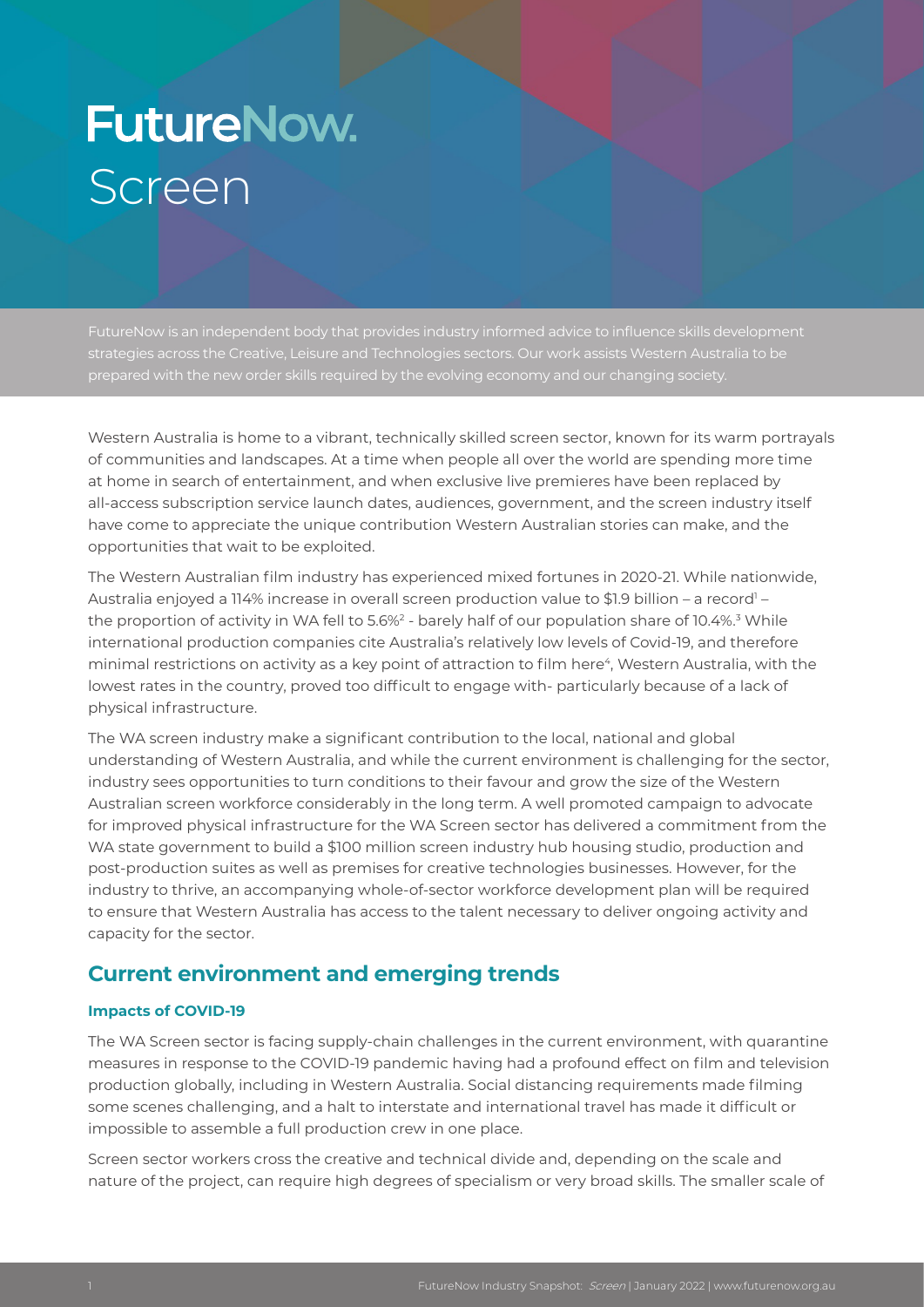WA's screen sector means that industry can struggle to find workers with deep, rigorous knowledge in specific areas when required. This is a contributing factor in the mobile nature of the sector, where temporary and large teams assemble here or in other states from across the country and internationally. A halt to travel has therefore had a significant effect on local industry's capacity to work.

Additionally, screen production involves a high level of up-front investment with unpredictable returns. This permanent feature of the industry makes it vulnerable to economic fluctuations, and current global uncertainty is creating additional challenges for the sector in this respect. Decreased capacity to generate investment is limiting activity and producers have reported issues accessing insurance, since operational risk around the safety of performers cannot be adequately managed without substantial additional cost, if at all.

#### **Government investment**

Government investment at both the state and federal levels has increased, and to a limited degree offset commercial challenges, though in various instances, this funding has or is due to come to an end. 47.0% of the financing for film productions and 24.0% of the financing for TV drama productions between 2017-21 has been from government. The federal government in 2021 committed to an additional \$140.0 million over four years from 2019-20 to encourage foreign producers to film largebudget productions in Australia.<sup>567891011</sup>

\$2.5m in Lotterywest funding was redirected to the Western Australian Screen Industry Sustainability Package via Screenwest in response to the pandemic in 2020. The package included the Taking Care of Business funding initiative which saw \$1.5m directed to supporting 60 production and postproduction companies and producers to sustain and develop their businesses during the COVID-19 pandemic and; the Bright Ideas Crew Capacity Initiative, targeted at below-the-line crew and directors, which supported 27 practitioners to deliver 25 projects during the quarantine period.

#### **Australian Content Quotas, SVOD, and Australian workforce implications**

The film and television production sectors have access to expanded audiences through the entry of Netflix, Disney and other SVOD (subscription video on demand) platforms. These services act as commissioning agents, growing the demand for content, though also directly challenging the viability of alternative platforms. Free-to-Air broadcast television has seen a fall in market share directly in relation to growth in the SVOD market.<sup>12</sup>

SVOD service providers are not held to the Broadcasting Services Act 1992,<sup>13</sup> which requires freeto-air broadcasters to screen at least 55% locally produced content. Research suggests SVOD catalogues can hold as little as 2% Australian content.14 Consequently, consumers are accessing a higher proportion of foreign content than previously, limiting opportunities for local producers.<sup>15</sup> In April 2020, Australian content quotas were temporarily suspended as part of a broadcast media relief package.16 While this puts Free-to-Air broadcasters on a level playing field with SVOD providers, it diminishes opportunities for Australian content producers and their associated workforce. As of 2021, content quotas for children's programming have been permanently removed.<sup>17</sup>

Conversely, in November 2018, the European Union legislated that SVOD producers should screen at least 30% European content.<sup>18</sup> An Australian Federal Inquiry into the issue- and subsequent Options Paper<sup>19</sup> which closed for review on 3<sup>rd</sup> July 2020, highlighted a wide range of positions are held across the broadcast and production sectors, and an August 2021 survey found the majority of Australians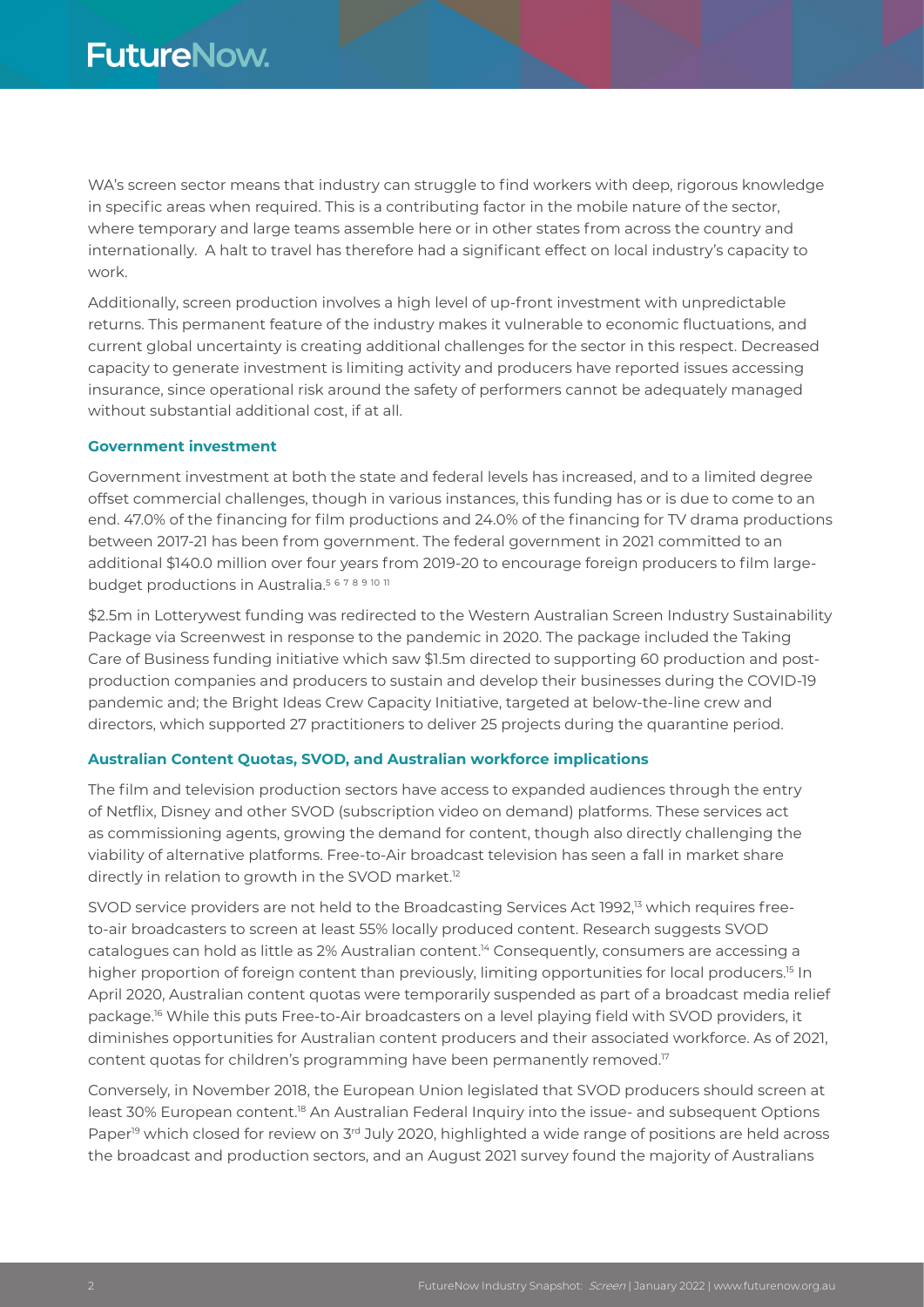would support a 20% quota being placed on SVOD services here.20 Australian industry is watchful of potential changes following on from the review- given the rapid growth of SVOD, any change could significantly impact demand for local production, and consequently for skilled local labour.

## **Workforce development strategies**

#### **Key skills and labour challenges**

Labour shortages are worsening for the screen sector in WA and nationally, as competition for a relatively small pool of labour intensifies. Owing to very thin markets in some specialist areas, WA currently struggles with capacity when more than two productions are running concurrently.

The most pressing labour gaps are identified in technical, or "below-the-line" occupations. These roles provide excellent access to work opportunities, and career progression, helping industry entrants to build networks, prove their reliability, and gain screen credits. However, industry report little interest in these roles among students and graduates, despite their being the most common pathways to sustainable careers.

Several of these occupations are ideally suited to vocational training, and could be supported by the delivery of qualifications including the Certificate III Live Production and Technical Services, and the Certificates III and IV in Screen and Media.

In 2021, FutureNow advocated on behalf of industry for the Certificate IV in Screen and Media to be added to the Lower fees, local skills half-price course list.<sup>21</sup> The course has not been added to the list to date, and this remains an ambition of industry for which FutureNow will advocate.

#### **Industry-immersed training**

Because of the significant financial risk around any screen project, the international screen industry relies heavily on reputation, experience, and screen credits when hiring crews. Given the issues this creates for graduates, and the subsequent impact on the sector of a lack of mid-career specialists, industry seeks solutions to nurture sustainable career pathways for new industry entrants. A lack of industry networks and screen credits are cited as the key barriers to becoming established in the Australian screen sector, so training programs which provide opportunities to be immersed in the field are vital.

Screenwest collaborated with Matchbox Pictures and For Pete's Sake Productions on 30-episode series The Heights in 2018-19.<sup>22 23</sup> The production model saw students from North Metropolitan TAFE and the WA Screen Academy work with experienced creatives across the team. The production supported 41 interns and attachments, gave 30% of staff their first screen credit, and adopted a proactive diversity hiring strategy.

While the benefits of such a structure are obvious, achieving a more permanent solution has proven difficult for industry to date. A permanent arrangement would be reflective of the screen environment of the mid-twentieth century, when Australia's industry boomed, and the guilds ensured that career pathways were available and well-defined.

FutureNow will work with industry, training, and government stakeholders in 2022 to explore sectorwide strategic workforce planning.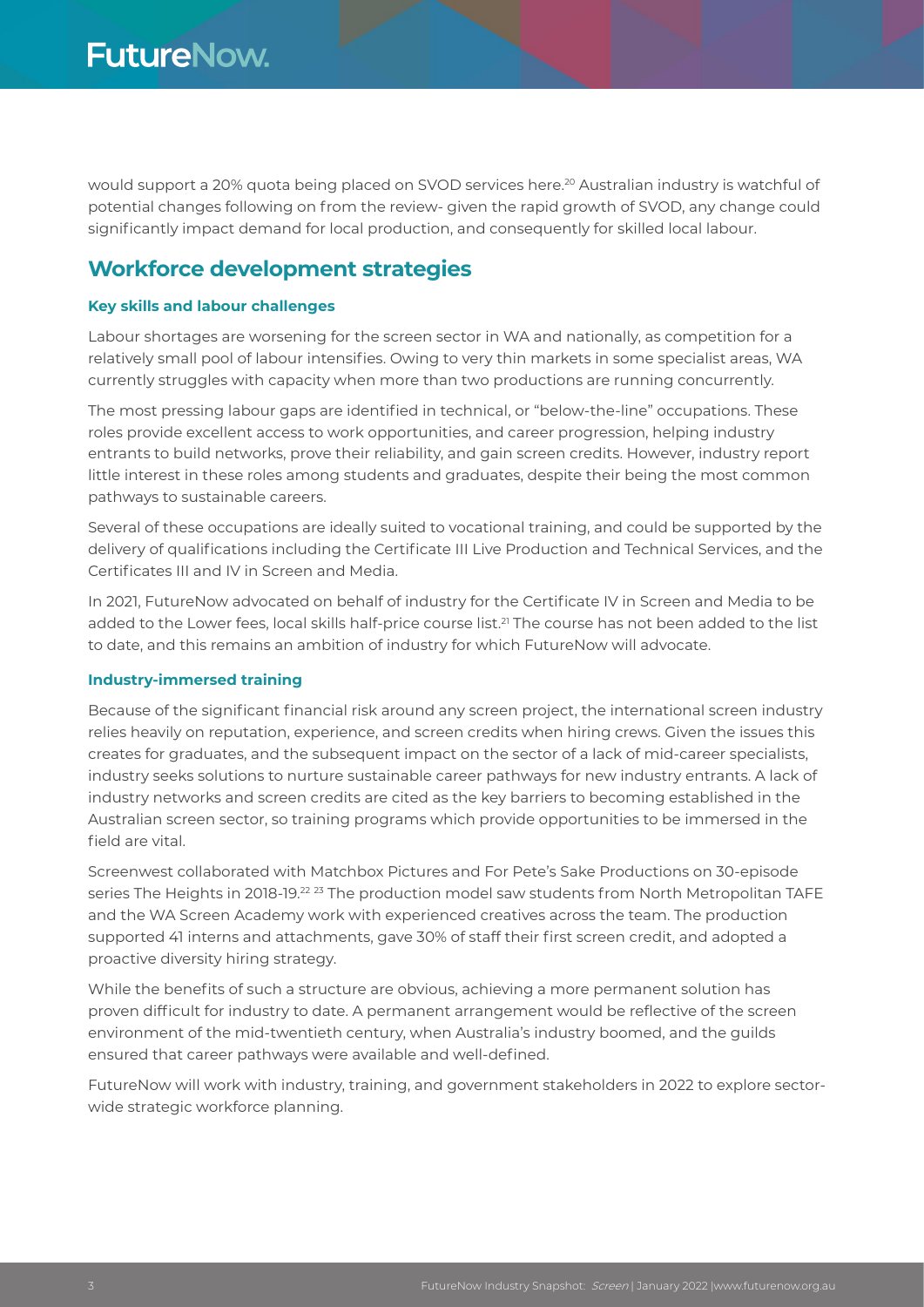# **Please get in touch with FutureNow**

FutureNow is continually seeking broad input from stakeholders and representatives in the Western Australian digital technology sector. If you would be interested in providing your perspective on this snapshot or related workforce matters for your sector, our Creative Industries Industry Manager would love to hear from you:

**Ann-Marie Ryan** | Industry Development Manager - Creative and Cultural Industries | Information Communications Technology

0459 982 357 | amryan@futurenow.org.au

## **References**

Note that unreferenced information in this snapshot is based on direct consultation by FutureNow with WA industry.

All references current as at 25.1.2022

1 https://www.ausfilm.com.au/press/press-release-2021-is-officiallyaustralias-biggest-year-of-film-production/?fbclid=IwA R1awqhfhTqdAxB310F6g6cGA4bZGYvtXltdEW1O5Ee9ZlcwnSh25HvJUYM

2 https://my.ibisworld.com/au/en/industry/j5511/products-and-markets

3 https://www.abs.gov.au/statistics/people/population/national-state-and-territory-population/latestrelease#states-and- territories

- 4 https://www.screenaustralia.gov.au/sa/media-centre/news/2021/12-08-aussie-dramaproduction-reaches-record?utm\_ source=social&utm\_medium=facebook&utm\_ campaign=2021-12-08-aussie-drama-production-reaches-record&fbclid=Iw AR3DWIJndQk8RTEJ2BB27OnceaaIFx8RES2cO\_9IH09ULkjQgGV9kIbZS04
- 5 https://www.screenwest.com.au/funding-support/

6 https://www.mediastatements.wa.gov.au/Pages/McGowan/2021/09/Screen-Production-Attraction-Fund-to-play-leading- role-attracting-global-film-and-TV-projects.aspx

- 7 https://www.arts.gov.au/covid-19-update
- 8 https://www.arts.gov.au/funding-and-support/tax-rebates-film-and-television-producers

9 https://if.com.au/spa-pushes-for-tif-extension-as-government-starts-winding-

down-covid- emergency-measures/?utm\_medium=email&\_

hsmi=198073620&\_hsenc=p2ANqtz-\_DkSYDfwv9c-OF1kOXj0u\_

 RcwNzOKqrGk3wtSzvEkU7p1A6QnCTYL1vJsNdBnDmuE64UbcM4l6VVnzCZ4YnFPd5ggArw&utm\_ content=198073620&utm\_

source=hs\_email

10 https://my.ibisworld.com/au/en/business-environment-profiles/j4237/business-environmentprofile

11 https://my.ibisworld.com/au/en/industry/j5511/industry-performance#key-external-drivers

12 IBISWorld Industry Report J5621: Free-to-Air Television Broadcasting in Australia